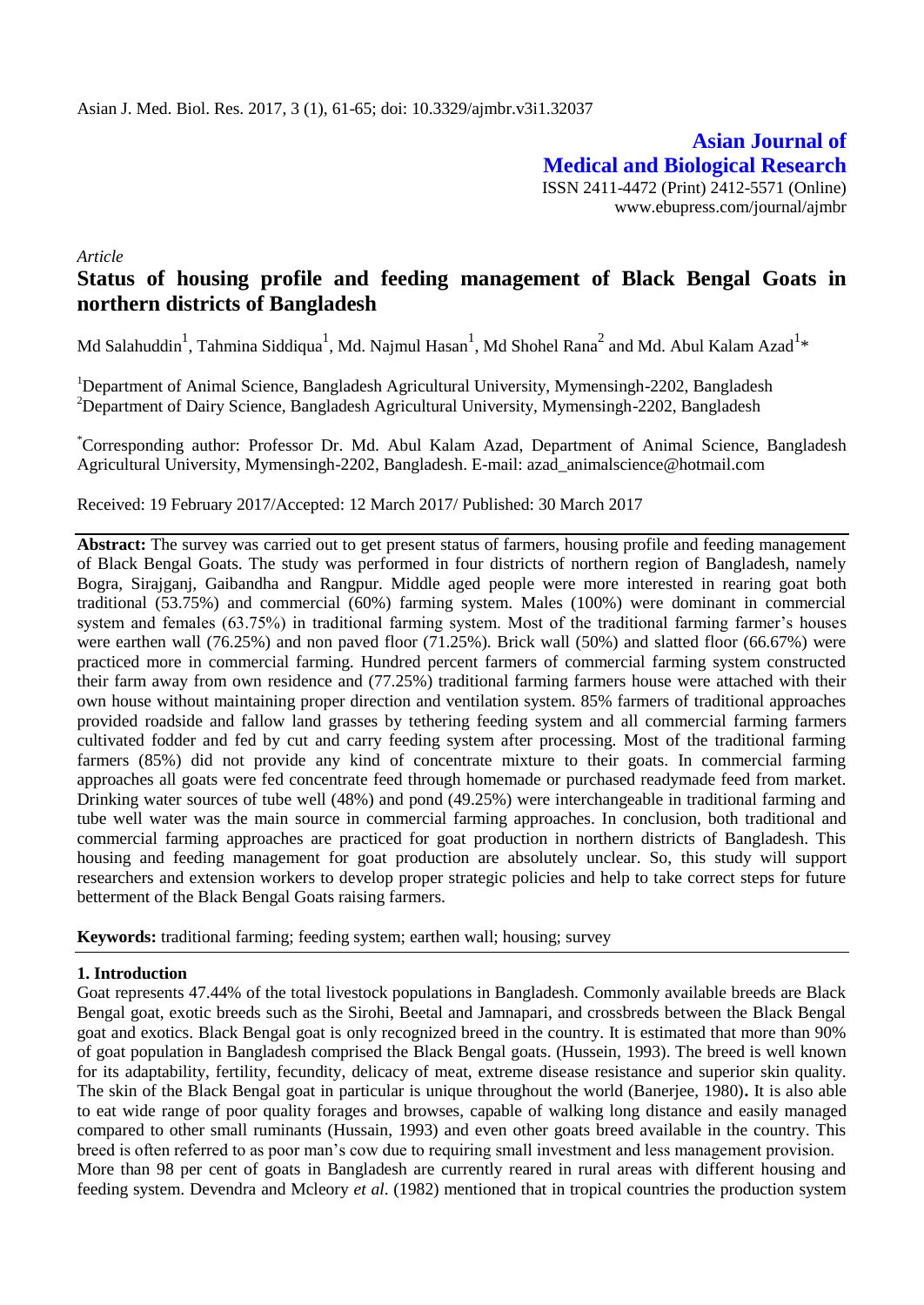of goat can be grouped into 5 categories, namely, extensive production, semi-intensive, tethering, intensive production and integration into crop agriculture. Out of those production systems, farmers of tropical countries mostly practice semi-intensive, tethering and intensive system due to lack of abundant land and competition between human on these land for grain production. Goats are fed concentrate in stall and grasses are supplied through cut and carry system in intensive condition. Farmers allow goat to Tether with poor natural vegetation and crop stubbles, without or with partial supplementation and also partly allow grazing the goat in fallow land, roadsides and river banks in semi-intensive production system. Housing in tropical and semi-tropical regions should be kept to a minimum except for the more intensive systems of production. Basically two main designs are available in the tropical countries such as the ground-level type and the stilted type. Housing of goats by ranchers normally does not take into consideration such factors as separation units for kids, sexes, pregnant does, and health reasons in tropical and semi-tropical regions (Yusuff and Khusahry, 1984).

The main hindrance of productivity of the goat in most tropical countries is diseases. A sound management program to keep goats healthy is basic to production. Goats breed are so much vulnerable to some kind of diseases and toxicity of few number of minerals. Black Bengal Goats are less susceptible to diseases for their naturally resistance capability against some sorts of disease. The common diseases which affect goats in tropical countries are helminthosis, peste des petits ruminants (PPR), contagious ecthyma, fever, pox, pneumonia, anthrax, ectoparasite, allopacia, anorexia, dog bite and misc.

Interestingly, both traditional and commercial farming approaches are practiced for goat production in northern districts of Bangladesh. This housing and feeding management for goat production are absolutely unclear. Therefore, we aim to conduct a survey to evaluate the socio-economic condition of farmers and their management practices both traditional and commercial farming system.

### **2. Materials and Methods**

#### **2.1. Survey areas and time**

The study was carried out in four districts of northern region of Bangladesh, namely Bogra, Sirajganj, Gaibandha and Rangpur. The latitude and longitude of those areas are  $24.5100^{\circ}$  N and  $89.2200^{\circ}$  E,  $24.3141^{\circ}$  N and 89.5700<sup>0</sup> E, 25.3217<sup>0</sup> N and 89.5439<sup>0</sup> E, 25.00<sup>0</sup> N and 89.00<sup>0</sup> E. These areas were selected based on potential for Black Bengal Goat resources. The research work was conducted from July to October, 2016.

### **2.2. Questionnaire design**

The questionnaire was constructed based on recent rearing practices of black bengal goats of those selected areas by the Department of Animal Science, BAU, Mymensingh, which consisted of three sections: section A (Bibliography of farmers), section B (Housing profile) and section C (Feeding management). The section A encompasses details about of socio economic aspects such as age, gender, educational status and occupation. Section B collects data concerning wall, floor, location, direction, ventilation and source of light of house. While section C consists of questions that pertained to type of grasses, feeding system, grass processing, concentrated mixture and source of drinking water.

## **2.3. Method of data collection**

Data were collected through direct interview and making frequent personal visit. Necessary consent was taken from the owners before data collection. Before making interview, the objectives of the study were explained clearly to the farmers. Then the questions were asked in a simple manner with explanation whenever necessary.

### **2.4. Statistical analyses**

The survey on different parameters in this study was exploratory descriptive. Therefore, data were compiled, tabulated and analyzed with simple statistical method to fulfill the study objectives. Tabular technique was applied for the analyses of data using simple statistical tools like average, percentages etc. The process was adopted five-point scale to evaluate neutralizing measures for housing, feeding and disease incidence in Black Bengal goats of these selected areas. The scale was assigned values as follows; none=1; little=2; more=3; substantial=4; and the most=5. A mean score of 3.0 was obtained. Any item with a score of 3.0 and above was regarded as a neutralizing measure while items with mean less than 3.0 were not taken as neutralizer.

# **3. Results and Discussion**

# **3.1. Bibliography of traditional and commercial goat rearing farmers**

The bibliographies of the respondents are shown in Table 1. From the data generated from the field survey, age was an influential factor rearing Black Bengal Goats both traditional and commercial farming system. Middle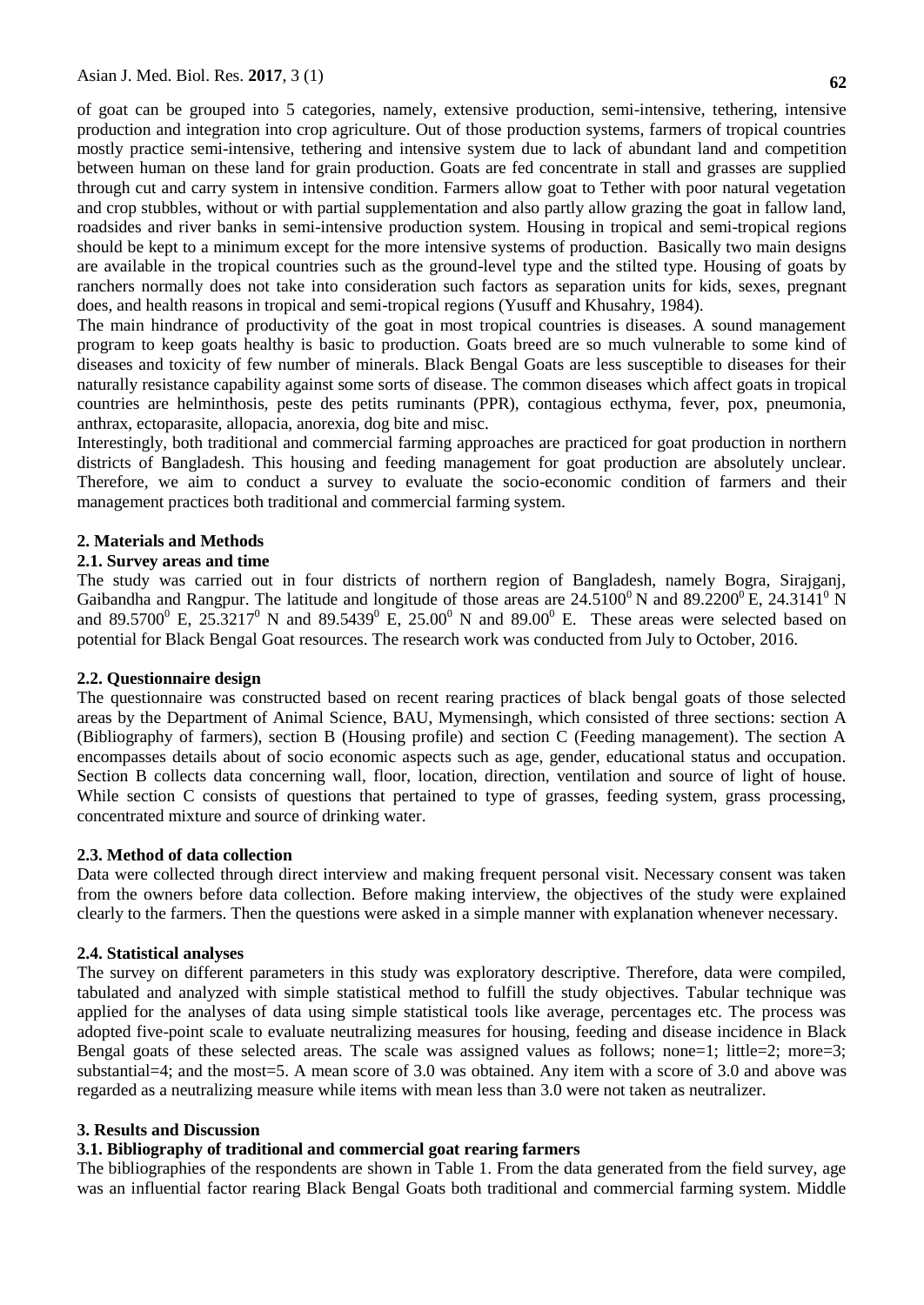aged farmers were much interested in rearing goats to support their family and it covered 53.75% and 60% for traditional and commercial farming systems respectively. Ani (2007) reported that innovators are always in their either young or middle age. Young and old aged groups were interchangeable percentage in this study. Males (100%) were dominant in commercial farming system but in traditional farming system females (63.75%) were higher participants. The present finding was in agreement with work of Amin (2015). Less educated persons were involved in traditional goat farming system but higher number of commercial farmers were higher educated. Educated farmers were more interested to adopt advanced technologies. It has been reported that increased farmer education positively influenced adoption of improved practices (Agwu and Anyanwu, 1996). Agricultural laborers (43.75%) were higher number in traditional goat rearing but Small business holders (60%) were highest in commercial farming system.

| <b>Variables</b>                  | <b>Farming approaches</b> |                |
|-----------------------------------|---------------------------|----------------|
|                                   | Traditional (%)           | Commercial (%) |
| Age                               |                           |                |
| $25-34$ years                     | 26.25                     | 20             |
| 35-50 years                       | 53.75                     | 60             |
| Above 50 years                    | 20                        | 20             |
| Gender                            |                           |                |
| Male                              | 36.25                     | 100            |
| Female                            | 63.75                     | 0              |
| <b>Level of Education</b>         |                           |                |
| No formal education               | 38.75                     | $\overline{0}$ |
| Primary school completed          | 42.5                      | $\theta$       |
| Secondary school completed        | 18.75                     | 40             |
| Higher Secondary school completed | $\boldsymbol{0}$          | 40             |
| Graduate/or above                 | $\Omega$                  | 20             |
| Occupation                        |                           |                |
| Landless farmer                   | 33.75                     | 0              |
| Agricultural laborer              | 43.75                     | $\overline{0}$ |
| Small business holders            | 22.5                      | 60             |
| Service man                       | 0                         | 40             |

# **Table 1. Bibliography of traditional and commercial goat rearing farmers.**

# **3.2. Housing profile of goat both traditional and commercial farming approaches**

Both traditional and commercial farming housing characteristics are depicted in Table 2. The survey data revealed that in traditional farming system most of the farmers' goat house were made by earthen wall (76.25%) and floors were non-paved (71.25%) but in case of commercial farming system brick wall (50%) and slatted floor (66.67%) were more practiced. Some farmers of commercial farming system kept their goat in wooden wall (33.33%) and paved floor (33.33%) house. Most of the traditional farmers (77.25%) built their goat's house attached with their own house without maintaining the direction of standard housing system. All commercial farmers (100%) constructed their farms away from their own residences maintaining standard housing direction. In the sense of ventilation all commercial farms were well ventilated and few farmers used artificial source of light but majority traditional farming houses (85%) were no ventilation and higher portions of traditional farming approaches (85%) used artificial source of light.

## **Table 2. Housing profile of goat both traditional and commercial farming approaches.**

| <b>Housing parameters</b> | <b>Farming approaches</b> |                    |  |
|---------------------------|---------------------------|--------------------|--|
|                           | Traditional $(\% )$       | Commercial $(\% )$ |  |
| Wall                      |                           |                    |  |
| <b>Brick</b>              | 23.75                     | 50                 |  |
| Earthen                   | 76.25                     | $\overline{0}$     |  |
| Wooden                    | $\Omega$                  | 33.33              |  |
| Iron fence                | $\Omega$                  | 16.67              |  |
| <b>Floor</b>              |                           |                    |  |
| Paved                     | 28.75                     | 33.33              |  |
| Slatted                   | 0                         | 66.67              |  |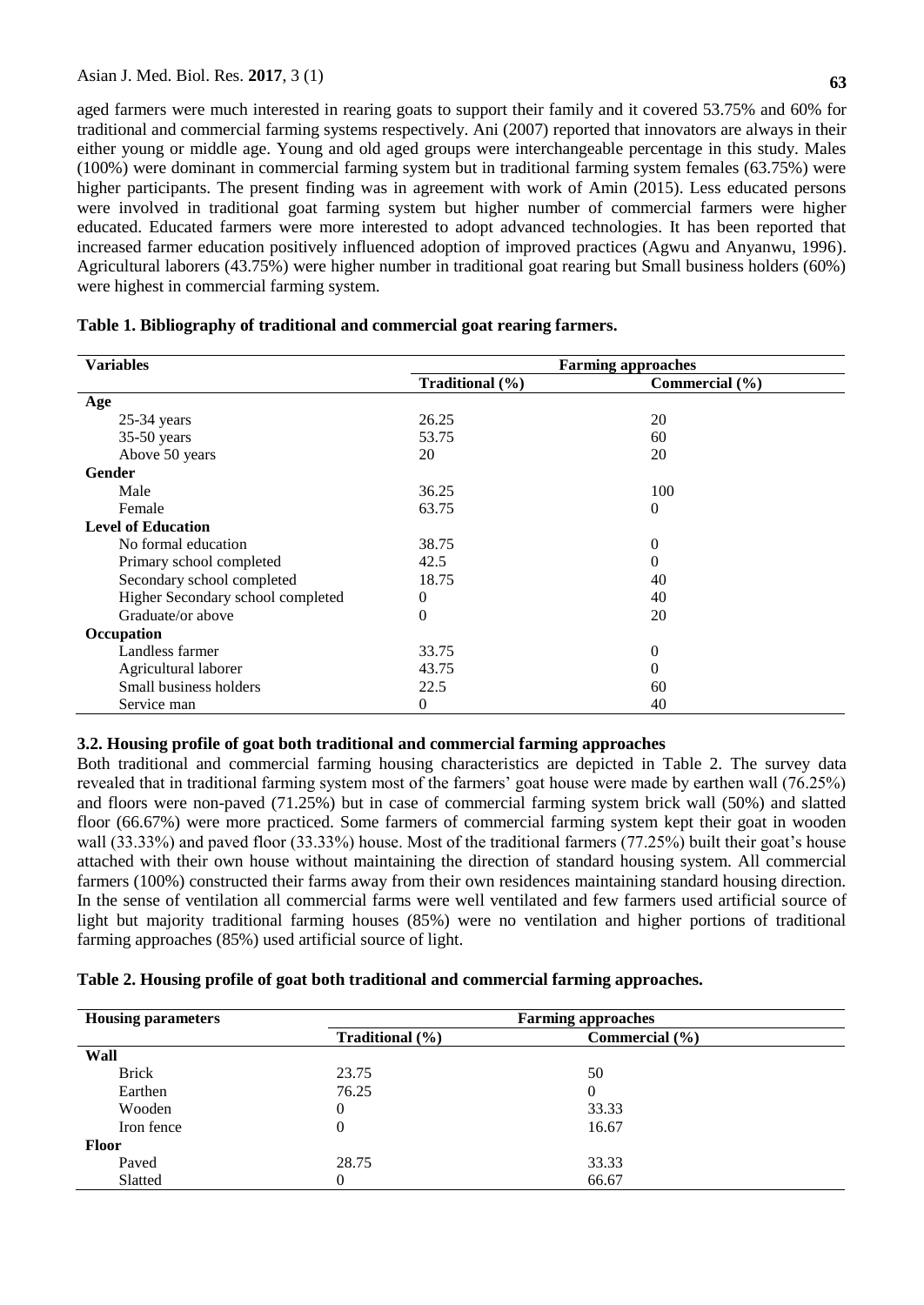### Asian J. Med. Biol. Res. **2017**, 3 (1)

| <b>Housing parameters</b> | <b>Farming approaches</b> |                    |  |
|---------------------------|---------------------------|--------------------|--|
|                           | Traditional (%)           | Commercial $(\% )$ |  |
| Non-paved                 | 71.25                     | $\theta$           |  |
| <b>Location</b>           |                           |                    |  |
| Attached with residence   | 77.25                     | $\theta$           |  |
| Separate                  | 22.75                     | 100                |  |
| <b>Direction</b>          |                           |                    |  |
| East-west                 | 25                        | 100                |  |
| <b>Others</b>             | 75                        | $\overline{0}$     |  |
| <b>Ventilation</b>        |                           |                    |  |
| Well ventilated           | 15                        | 100                |  |
| No ventilation            | 85                        | $\theta$           |  |
| Source of light           |                           |                    |  |
| Natural                   | 15                        | 95                 |  |
| Artificial                | 85                        | 5                  |  |

## **3.3. Feeding management of goat in traditional and commercial farming approaches**

Feeding management of both farming approaches are illustrated in Table 3. Most of the traditional farming system farmers (85%) provided roadsides and fallow land grasses by tethering (70%) due to lack of grazing lands around their locality. Only fifteen percent farmers cultivated some kinds of grasses and fed those grasses by cut and carry and intermittent grazing system in traditional farming approaches. All farmers (100%) of commercial farming approaches cultivated required amount of green grasses and provided those by cut and carry system. Hundred percent farmers of commercial farming approaches chopped the green grasses before feeding but majority farmers (85%) of traditional approaches did not process grasses before feeding. Hossian *et al*. (2015) found that 65.9% of rural farmers provided green grass to the goat that is slightly contradicts with the present study. Only fifteen percent of traditional farming farmers supplied homemade concentrate feed to their goat at evening. On the other hand, in commercial farming approaches all farmers formulated or bought readymade concentrate feed from market to meet their goats concentrate feed requirement. In view of concentrate feed supplied in traditional farming approaches, goats did not get required amount feed to fulfill their nutrient requirement. By calculating total concentrate feed supplied of traditional farming approaches, 20- 25% less feed were supplied compared with commercial farming approaches. Goats are among the most efficient domestic animals in the use water just next to camel (Nandi *et al*., 2011). Drinking water sources in traditional farming approaches were (48%) tube well, (49.25%) pond and (2.75%) others. Drinking water sources in traditional farming were similar with recent study of Hossian *et al*. (2015). Hundred percent farmers of commercial farming approaches provided tube well water to their goats.

| <b>Variables</b>            | <b>Farming approaches</b> |                  |  |
|-----------------------------|---------------------------|------------------|--|
|                             | Traditional (%)           | Commercial (%)   |  |
| Type of grasses             |                           |                  |  |
| Natural                     | 85                        | $\theta$         |  |
| Cultivated                  | 15                        | 100              |  |
| <b>Feeding system</b>       |                           |                  |  |
| Grazing                     | 15                        | 0                |  |
| Tethering                   | 70                        | $\overline{0}$   |  |
| Cut and Carry               | 15                        | 100              |  |
| <b>Grass processing</b>     |                           |                  |  |
| Processed                   | 15                        | 100              |  |
| Not processed               | 85                        | $\boldsymbol{0}$ |  |
| <b>Concentrated mixture</b> |                           |                  |  |
| Supplied                    | 15                        | 100              |  |
| Not supplied                | 85                        | $\theta$         |  |
| Source of drinking water    |                           |                  |  |
| Tube well water             | 48                        | 100              |  |
| Pond's water                | 49.25                     | 0                |  |
| Others                      | 2.75                      | 0                |  |

#### **Table 3. Feeding management of goat in traditional and commercial farming approaches.**